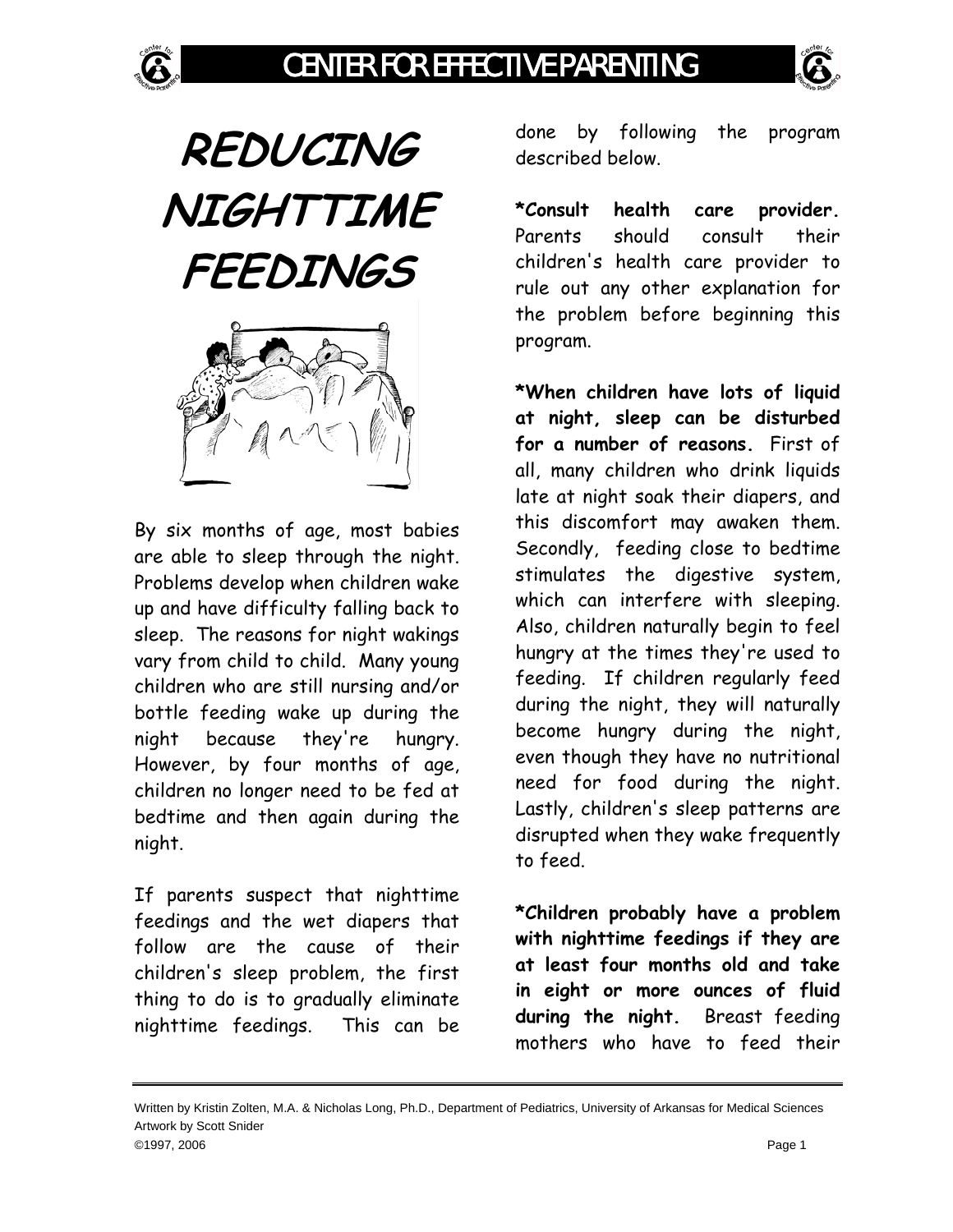children more than two times during the night should be suspicious, too, that their children may have a problem. Another clue is if children's diapers are usually soaked when they wake during the night.

**\*Correct the problem.** This is one of the easiest problems to correct. Two things must be done. One is to gradually eliminate feedings during the night. The other is for parents to teach their children to fall asleep on their own without help from a bottle or a parent or caretaker. Please refer to the handout entitled "Getting Young Children to Sleep Through the Night" for more information on teaching children to fall asleep on their own.

**\*Minimize nighttime feedings.** Begin minimizing feedings by putting one ounce less of formula in each bottle at nap time and nighttime feedings. Breast feeding mothers can start by shortening the time spent nursing by a few minutes each night.

**\*Return children to their cribs once the feeding is over, whether they are asleep or not.** If their children cry when the feeding is over, parents should not feed them again until at least two hours have passed. This waiting period will be gradually increased.

**\*Use the chart on the following page to gradually eliminate nighttime feedings.** 



Center for Effective Parenting Little Rock Center: (501) 364-7580 NW Arkansas Center: (479) 751-6166

**www.parenting-ed.org** 

Written by Kristin Zolten, M.A. & Nicholas Long, Ph.D., Department of Pediatrics, University of Arkansas for Medical Sciences Artwork by Scott Snider ©1997, 2006 Page 2